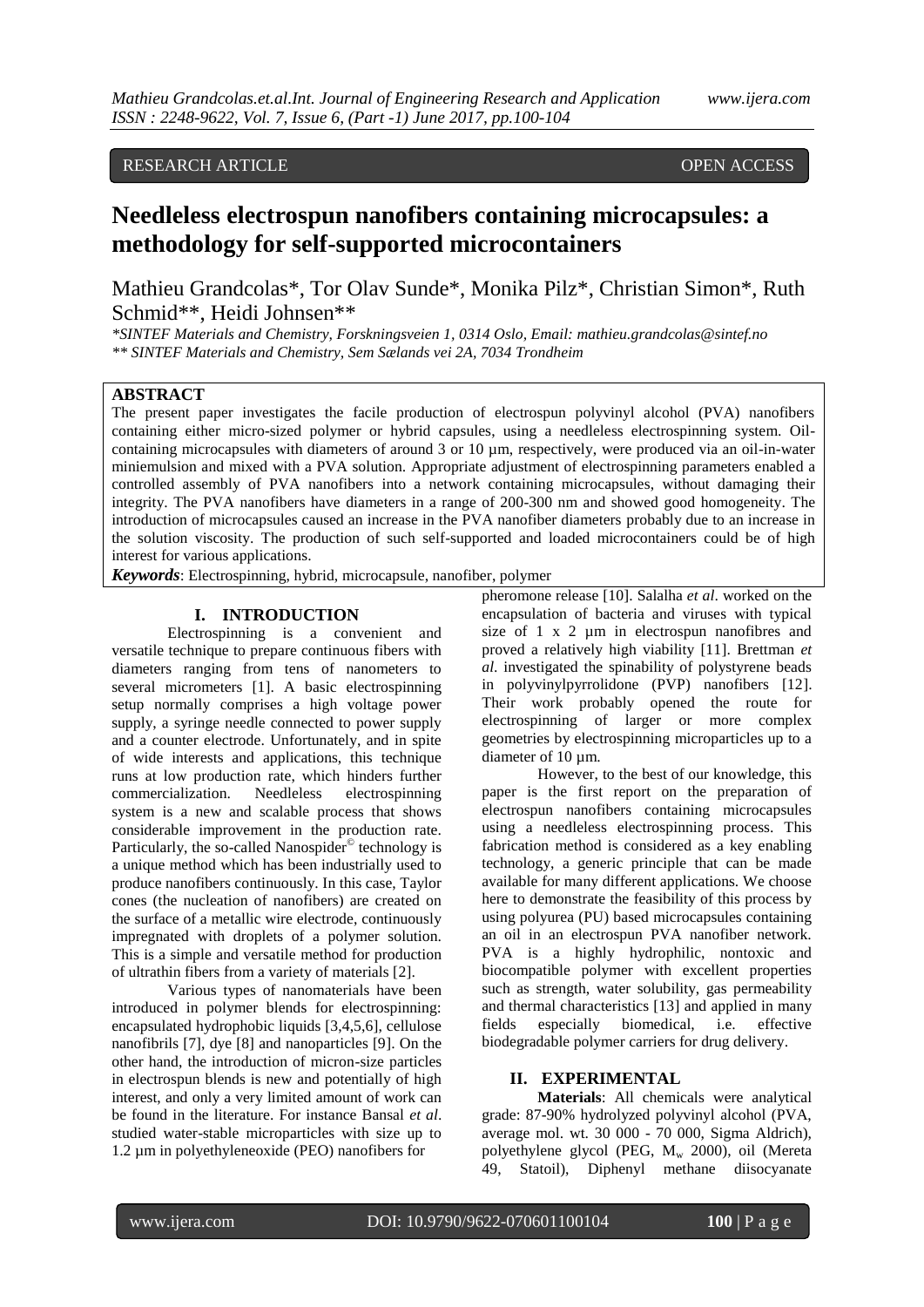(Desmodur VL, Covestro), isophorone diisocyanate (IPDI, Fluka), diethylenetriamine (DETA, Sigma Aldrich), Diazabicyclo[2.2.2]octane (DABCO, Sigma Aldrich), guanidine carbonate (MERCK) and concentrated phosphoric acid were used without further purification. Amine-POSS, a hybrid organic/inorganic polyhedral oligomeric silsesquioxanes (POSS), has been prepared by a sol– gel process as reported previously by our group [14].

**Preparation of microcapsules:** Oil-filled polyurea-based microcapsules were synthesized based on a modified experimental procedure previously published [15]. *Polymeric capsules*: Briefly, an oil-in-water miniemulsion was prepared by emulsifying an oil phase (Mereta 49, IPDI) in an aqueous phase (1% PVA) using a homogenizer  $(3x400\text{kg/m}^2)$ . A saturated solution of guanidine carbonate in water was added dropwise to the emulsion while stirring. The reaction was conducted at 70°C for 16h. *Hybrid capsules*: Briefly, an oil-inwater miniemulsion was prepared by emulsifying an oil phase (Mereta 49, Desmodur) in an aqueous phase (PVA 2%) using an ultraturrax (9500 rpm, 2 x 1 min). A mixture of DETA, DABCO, amine-POSS and distilled water was then added dropwise to the emulsified solution. The reaction was conducted at  $40^{\circ}$ C for 4h.

**Electrospinning solutions**: In parallel, a 11wt% PVA solution was prepared by dissolving PVA powder in distilled water at 90°C. A 5% PEG solution was prepared the same way. After cooling to room temperature, both solutions were mixed at a volume ratio of PVA/PEG 80:20. To facilitate the electrospinning, a small amount (0,5 %wt) of concentrated phosphoric acid was added. Finally, 20 mL of the microcapsule suspension was then added to 80 mL of the prepared PVA solution, and gently stirred for 30 min before electrospinning. The final concentration of capsules in PVA was ca. 1.8 wt%.

**Electrospinning**: PVA-based nanofibers were electrospun using a NS-LAB Nanospider<sup>TM</sup> laboratory instrument (Elmarco, Czech Republic). The electrospinning substrate was a non-woven polypropylene (PP) antistatic material (Pegatex S, 30

 $g/m<sup>2</sup>$ ) provided by Elmarco. The polymer mixture was charged in a carriage reservoir and delivered to the spinning electrode wire at a speed of 100 mm/s. Electrospun fibers were produced at a voltage of 70 kV, at a fixed distance of 20 cm, and the PP substrate speed was fixed at 10 mm/min. *Note*: This equipment is based on the new generation of electrospinner fabricated by Elmarco, where the electrospinning electrode does not consist of a rotating cylinder immersed in the spinning solution as previously reported in several papers but as a thin wire constantly coated with a solution using a moving applicator reservoir.

**Characterizations**: Conductivity of solutions before electrospinning was measured using a FG-3 FiveGo<sup>TM</sup> from Mettler Toledo. Optical microscope images were taken using a Leica M420 equipped with a digital camera. The morphology of the electrospun nanofibers was observed using a FEI Nova NanoSEM 650 field emission gun scanning electron microscope (FEG-SEM). Prior to SEM imaging, all samples were carbon coated.

#### **III. RESULTS**

Microcontainers used in this report were synthesized by interfacial polymerization from an oil-in-water emulsion using the miniemulsion polymerization method. Different average sizes could be produced depending on the experimental parameters controlled during the procedure, but we choose here to use only one size of hybrid and polymer capsules for demonstration. Optical microscope images are shown in figure 1 and have been analyzed using ImageJ software for particle size distribution analysis. The results showed a rather large capsule size distribution ranging from 1 to 40 µm, but with high frequency sizes centered at 3 and 10  $\mu$ m for polymer and hybrid microcapsules, respectively, which is in agreement with our previous work [15]. Further microscopic investigations showed well defined round shapes and shell surface configuration of microcapsules, as well as a high encapsulation yield (>90%).



**Figure 1:** Optical image of a) synthesized polymer microcapsules, b) synthesized hybrid microcapsules.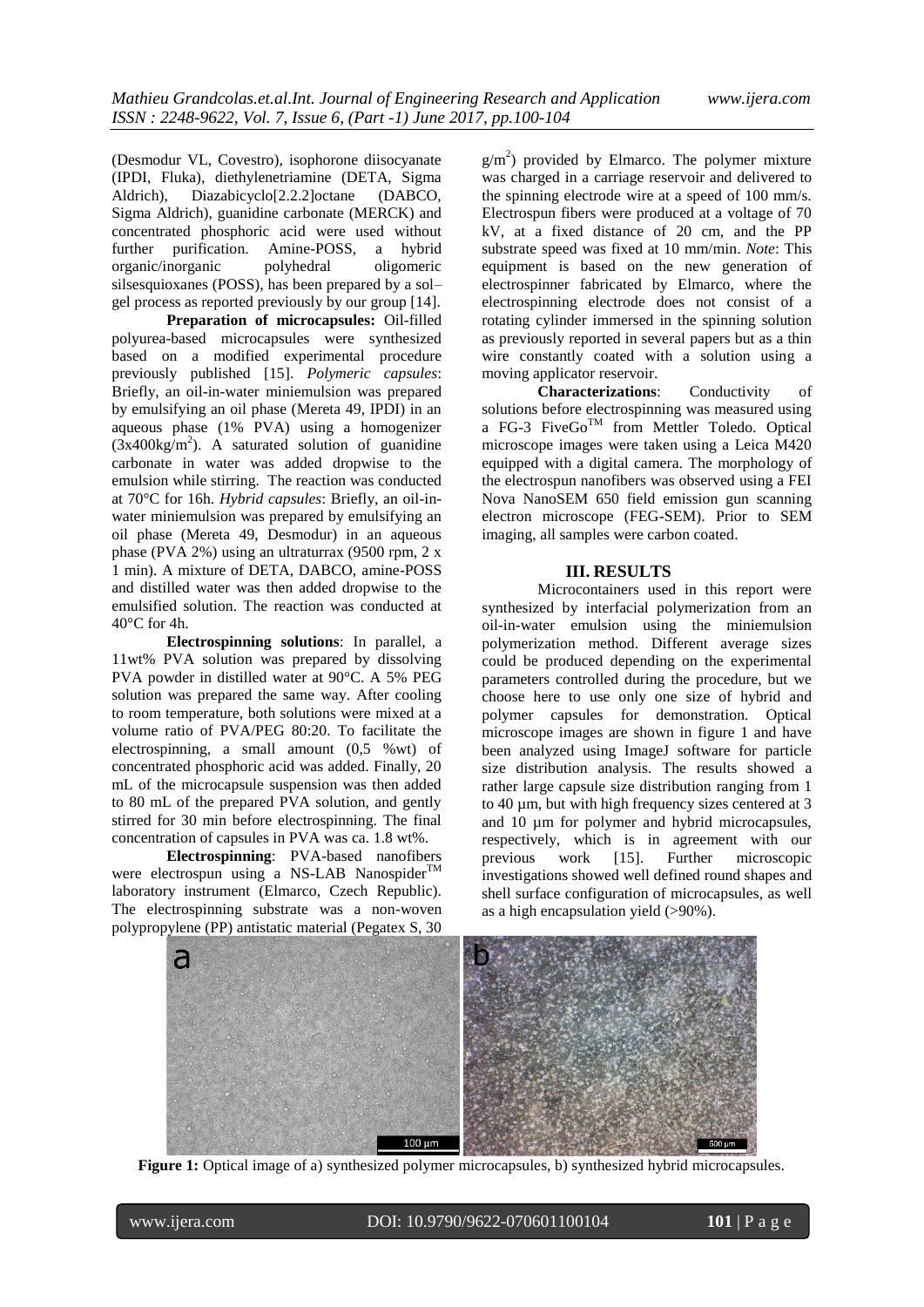| <b>Samples</b> | Average      | Conductivity | <b>Voltage</b><br>electrospinning | <b>Distance between</b><br>electrodes | Average fiber diameter<br>$(\pm 10 \text{ nm})$ |
|----------------|--------------|--------------|-----------------------------------|---------------------------------------|-------------------------------------------------|
|                | capsule size |              |                                   |                                       |                                                 |
| <b>PVA</b>     | -            | 10,3 mS/cm   | 70 kV                             | 20 cm                                 | 150 nm                                          |
| PVA + polymer  | $3 \mu m$    | 7,5 mS/cm    | 70 kV                             | 20 cm                                 | $210 \text{ nm}$                                |
| capsules       |              |              |                                   |                                       |                                                 |
| PVA + hybrid   |              |              |                                   |                                       |                                                 |
| capsules       | $10 \mu m$   | $7,2$ mS/cm  | 70 kV                             | 20 cm                                 | 220 nm                                          |

**Table 1:** Parameters of the different prepared samples.

Suspensions of PVA and PVA containing microcapsules have been electrospun and look visually similar, like a white thin layer on the blue nonwoven PP support. Macroscopically, the effective width of electrospun samples is up to 50 cm, and the length of the produced samples varies from 40 to 80 cm, depending on how long the rollto-roll electrospinning process is performed. After electrospinning, optical microscopy of a sample of PVA containing hybrid microcapsules at a magnification of 35x (Figure 2) clearly showed the distribution of microcapsules in the electrospun fiber web spread on the surface of the PP support.



**Figure 2:** Optical image of electrospun PVA nanofibers comtaining hybrid microcapsules (the square patterns in the background image come from the underneath PP substrate machining)

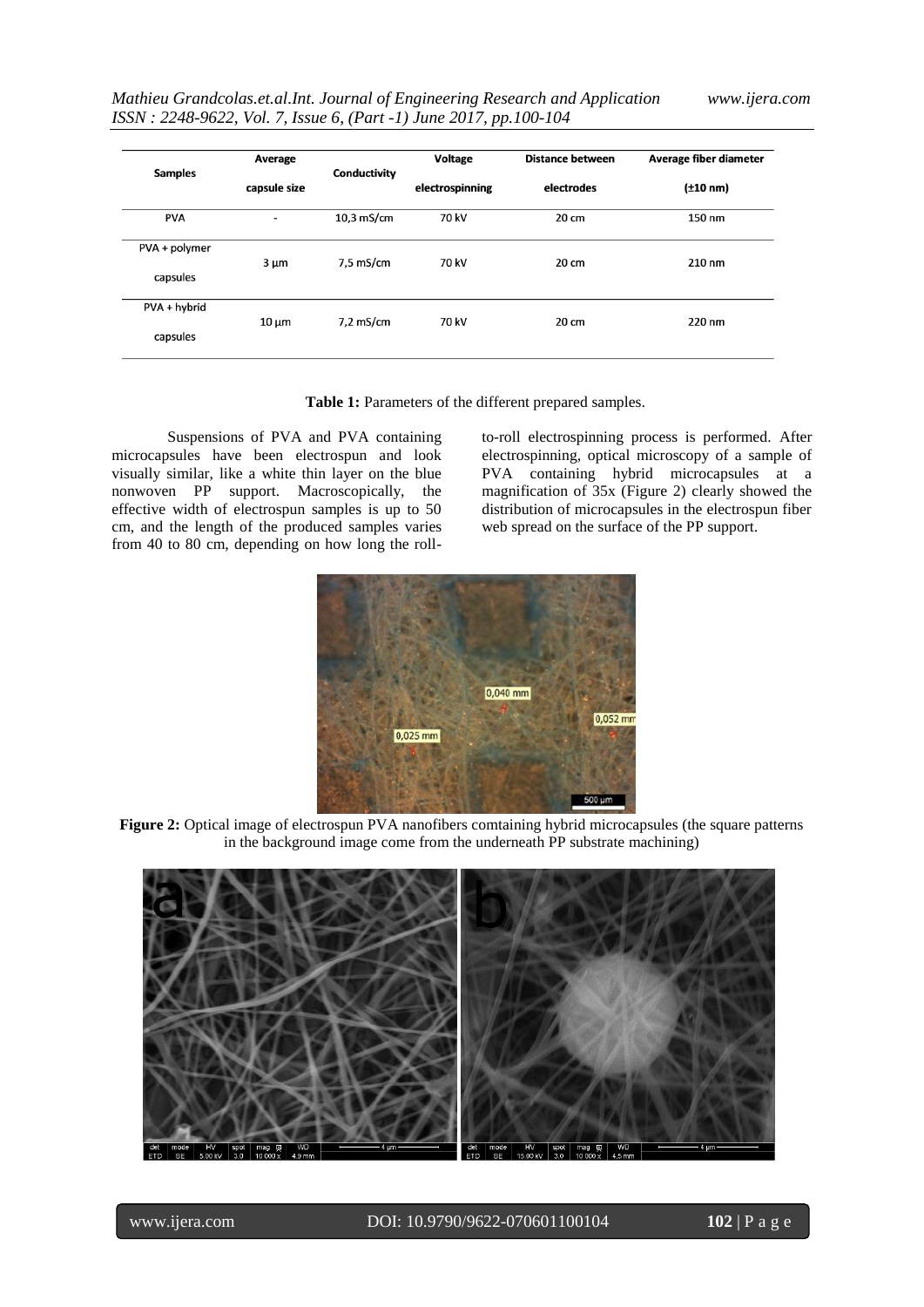

**Figure 3:** SEM pictures of a) PVA nanofibers, b) PVA nanofibers + polymer capsules with an average size of 3 µm, c) PVA nanofibers + hybrid capsules with an average size of 10µm; d) fiber diameter distribution

Figure 3a shows a SEM image of electrospun neat PVA nanofibers (without microcapsules). The as-prepared PVA nanofibers are randomly distributed to form a non-woven fibrous mat characteristic of needleless electrospun samples. Fiber diameters have been measured on a relevant number of SEM images between 30 and 300 nm with high frequency centered at 150 nm. The surface of nanofibers is smooth and only a very small amount of beads and imperfections were observed.



**Figure 4:** Electrospun PVA nanofibers containing hybrid microcapsules; red arrows show some beads along the nanofibers

The SEM images of the electrospun PVA network containing both types of microcapsules in figure 3b and 3c show that fibers are continuous with an average diameter higher compared to pure PVA nanofibers, between 120 and 370 nm with high frequency centered between 220 and 230 nm (figure 3d). The polymeric network showed good homogeneity and fibers appeared with low defects on all produced samples, even though we observed more droplets on the surface as well as several beads on some fibers (figure 4), compared to neat PVA.

Individual fibers had a very high aspect ratio and appeared with a visually smooth and uniform surface. We could not observe significant changes in the size or shape of the microcapsules in the nanofiber web, indicating that the electrospinning process did not alter or damage the microcapsules. A contrario to previous work [12], we could observe a slight change in nanofiber diameters when capsules are added in the polymeric solution. This difference could be explained by both the viscosity of the solutions and the solvent-polymer-capsule and the solvent-polymer-capsule interactions.

#### **IV. CONCLUSION**

For the first time, a material with microcapsules entrapped in a nanofiber network has been successfully produced using a one-pot solution<br>and produced electrospinning. After and needleless electrospinning. After electrospinning, we observed that the addition of either polymer or hybrid microcapsules increased the average nanofiber diameters. Especially, the hybrid capsules may give new opportunities to produce high-performance materials, due to their superior mechanical strength and diverse functionalities, compared to polymeric capsules. The introduction of microcapsules with an active component into electrospun nanofibers is new, bringing opportunities to develop self-supported micronized containers and therefore is believed to bring new insights in several applications.

#### **ACKNOWLEDGEMENTS**

The authors gratefully acknowledge SINTEF Materials and Chemistry for financial support.